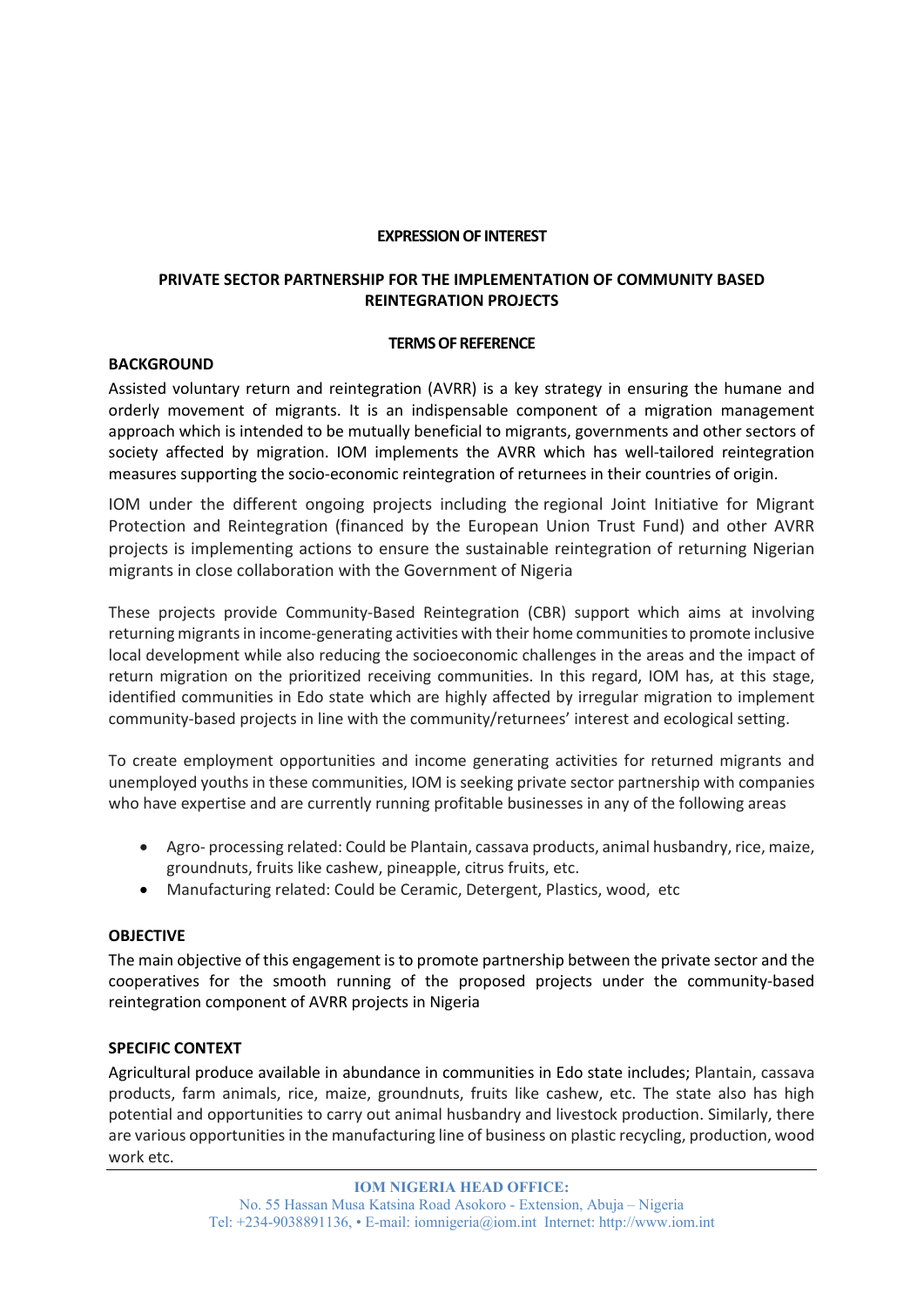Farmers and the general communities in these locations are not getting enough value from these produce because of wastage of left‐over from small scale production, limited financial capacity to use advanced technologies etc. As a result, IOM would like to set up small scale agro-processing and manufacturing factories/projects in various communities in Edo State to harness these abundant resources and support the value chain creation for available raw materials as well as the products while simultaneously creating job opportunities for returnees and unemployed youths. With availability and proximity to raw materials and handiness of ready Labour, private sectors would be expected to advise on key groundwork/startup items for the factories and push for the establishment of these projects and work with the returnees and potentials migrants' cooperatives.

### **REQUIREMENT**

This project has taken an approach of engaging private firms, which has the required funds, management, market for the products and technical industry -specific expertise to support the operations and running of these factories. To this end, IOM is seeking private firms with the relevant pedigree, preferably in agriculture processing, value chain network and manufacturing, who will be managing the proposed projects.

### **ROLES AND RESPONSIBILITIES**

The primary role and responsibility of the private partnership is to provide the technical expertise, management, market, Provide and undertake all regulatory requirements, provide necessary advert/branding/marketing for the products and financial resources to support with running the operations of the various processing factories set‐up or any other community based reintegration projects.

## **VALUE PROPOSITION**

- $\triangleright$  Leadership of the management of the factories;
- $\triangleright$  Huge potential for value-chain network;
- $\triangleright$  Leverage on government pro-sectorial policies, boosting performance;
- $\triangleright$  Possibility of managing other similar projects; proven track record of past work.
- $\triangleright$  Contribute to the curbing of the negative effects of irregular migration as part of CSR support;

## **QUALIFICATION AND EXPERIENCE**

The criteria for selecting the firm, among others, are:

- $\triangleright$  Must operate in Nigeria with preference given to those who are within/near the following States: Edo State, Delta, Lagos, and Abuja.
- $\triangleright$  Must be registered and certified by the Corporate Affairs Commission and tax certificate;
- $\triangleright$  Must have been in operation for at least two(2) years in similar area of expertise;
- $\triangleright$  Must be a business development service provider;
- $\triangleright$  Evidence of consistent and sustained good financial performance (audit reports for the last 2years);
- $\triangleright$  Management Team composition with a proven track record;
- $\triangleright$  Proven understanding of the Nigerian business environment and labor market structure;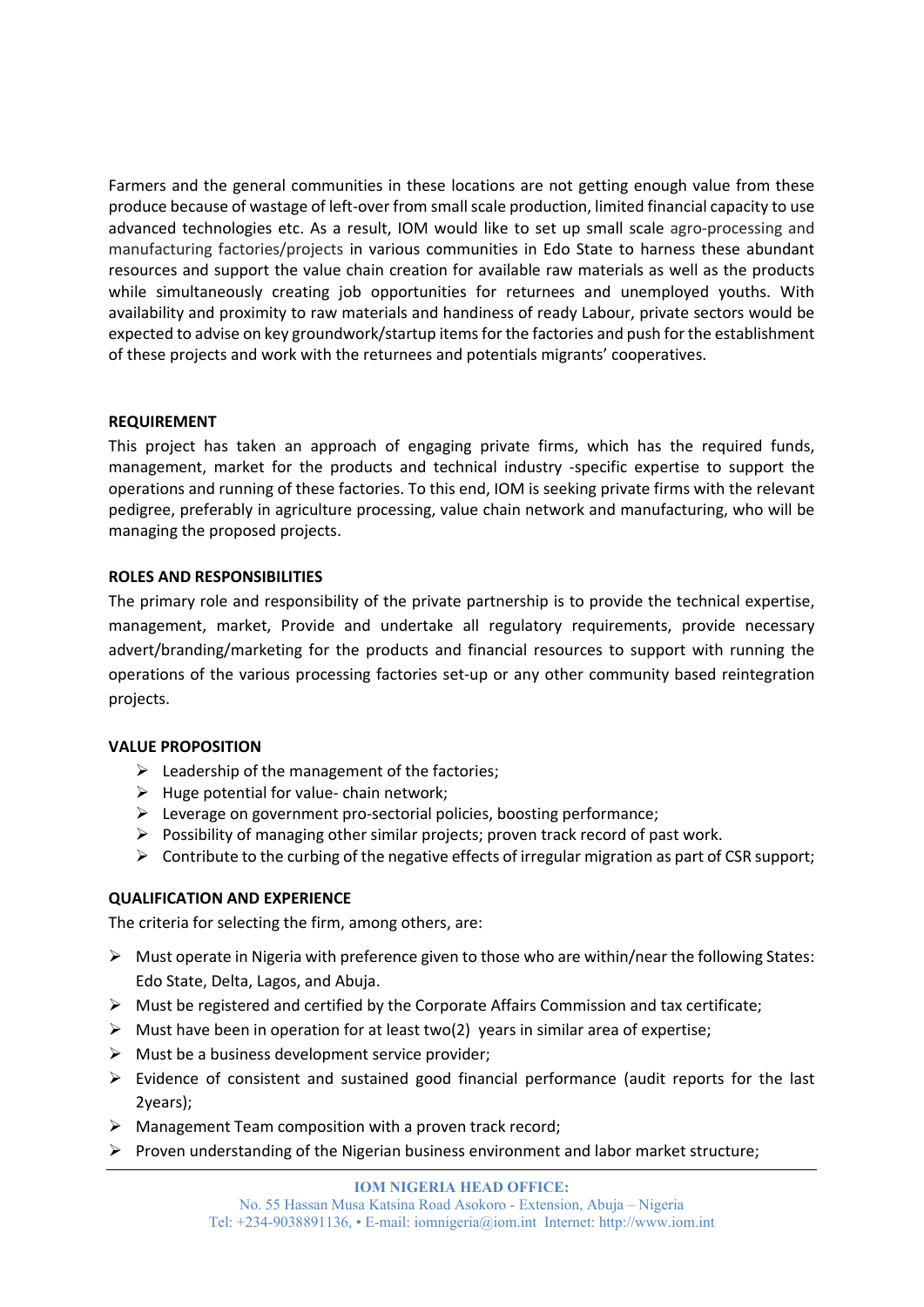- $\triangleright$  Evidence of the existence of a proper governance structure;
- $\triangleright$  Evidence of the availability of adequate resources (human and financial) and capacity to manage agro‐processing or manufacturing business;
- $\triangleright$  Evidence of consistent regulatory compliance;
- $\triangleright$  Proven financial capacity.

# **COMPETENCIES**

- $\triangleright$  Confirmed interest in working on community projects and with returned migrants;
- $\triangleright$  Expertise on either agricultural related production, husbandry or manufacturing;
- $\triangleright$  In-depth knowledge of the agricultural value chain or manufacturing;
- $\triangleright$  Organizational structure/systems setup:
- $\triangleright$  People management skills;
- $\triangleright$  Community relations skills;
- $\triangleright$  Health, Safety, and Environment (HSE);
- $\triangleright$  Supply Chain Management (SCM) abilities;
- $\triangleright$  Branding and Marketing;
- $\triangleright$  Risk management;
- $\triangleright$  Project development and management skills;

# **METHOD OF APPLICATION,**

IOM invites experienced and interested private firms to submit an expression of interest, technical proposal along with a cover letter in support of their application addressed to IOM Lagos via email iomlagostenders@iom.int **OR** via hard copy to **IOM Lagos Office at No.1 Isaac John Street, Ikeja GRA, Lagos, Nigeria or** 3**, Aideyan Street off Ihama Street, GRA Benin** on or before 30.01.2021.

The subject of the cover letter should indicate the proposed project using below codes in the table which the firm is applying.

## **For example:**

If your company's application is Agro-processing related plantain chips and flour, the subject line should state the code **1000‐01** 

If your company's application is manufacturing related for production of ceramics, wood etc the subject line should state the code **2000‐01** 

If your area of interest is not listed below, the subject line should state the code **3000**, then specify the activity in the body of the cover letter.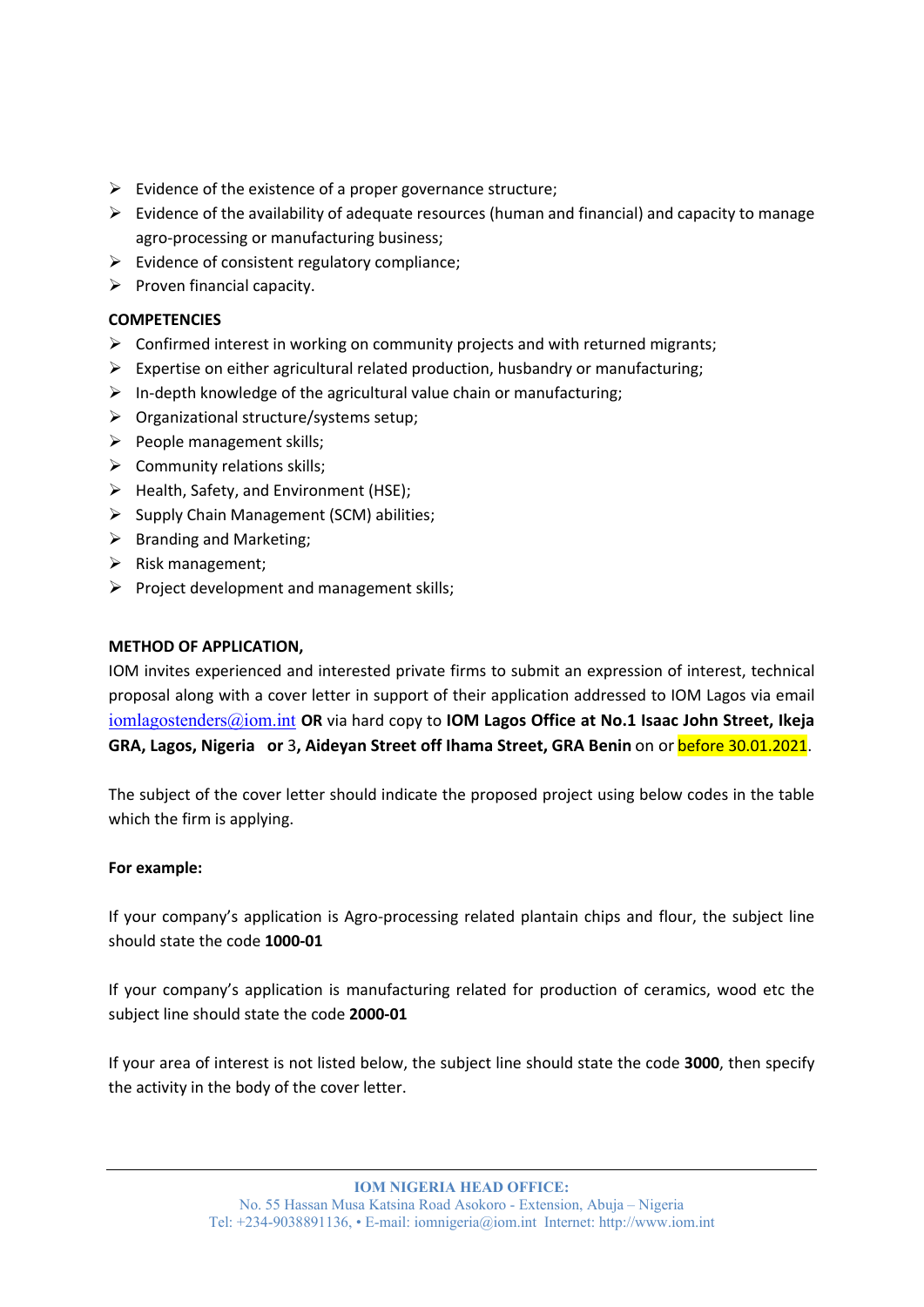### **Each submission must include**;

**A technical proposal,** with detailed methodology and work plan **(max 4 pages),** along with:

- ‐ Organizational profile and structure, including CVs of key staff and description of expertise involved in the running or management of the factory with a proof of conformity with required above list of competencies and qualification/expertise;
- ‐ Recently audited financial reports for two consecutive years and required set of registration documents ;
- ‐ List of projects (past and current) with short descriptions;

|                | <b>PROPOSED PROJECTS</b>                                                | <b>CODE</b> |
|----------------|-------------------------------------------------------------------------|-------------|
|                |                                                                         |             |
| S/N            | <b>Agriculture processing related</b>                                   | 1000        |
| $\mathbf{1}$   | Plantain chips, Flour etc. plant                                        | 01          |
| $\overline{2}$ | Maize grits, Maize flour etc. plant                                     | 02          |
| 3              | Cassava flour, etc. plant                                               | 03          |
| 4              | Cashew apple juice, cashew kernel, cashew nut shell liquid and cashew   | 04          |
|                | shell briquette, etc. Plant                                             |             |
| 5              | Fruit juice, jam etc. plant                                             | 05          |
| 6              | Rice processing plant                                                   | 06          |
| 7              | Roasted groundnut, groundnut oil, groundnut cake, peanut butter,        | 07          |
|                | groundnut shell briquettes, etc                                         |             |
| 8              | Animal Husbandry                                                        | 08          |
| 9              | Fish smoking                                                            | 09          |
|                |                                                                         |             |
|                |                                                                         |             |
| S/N            | <b>Manufacturing related</b>                                            | 2000        |
| $\mathbf{1}$   | Small scale ceramic plant                                               | 01          |
| $\overline{2}$ | Detergents                                                              | 02          |
| 3              | Plastics and plastic recycling                                          | 03          |
| 4              | Wood                                                                    | 04          |
| 5              | Paint production                                                        | 05          |
| 6              | Bricks making / Block - Laying                                          | 07          |
| $\overline{7}$ | Tissue paper, paper bag, serviette, writing materials, printing papers, | 08          |

#### **PROPOSED PROJECTS WITH CODES**

#### **IOM NIGERIA HEAD OFFICE:**

No. 55 Hassan Musa Katsina Road Asokoro - Extension, Abuja – Nigeria Tel: +234-9038891136, • E-mail: iomnigeria@iom.int Internet: http://www.iom.int